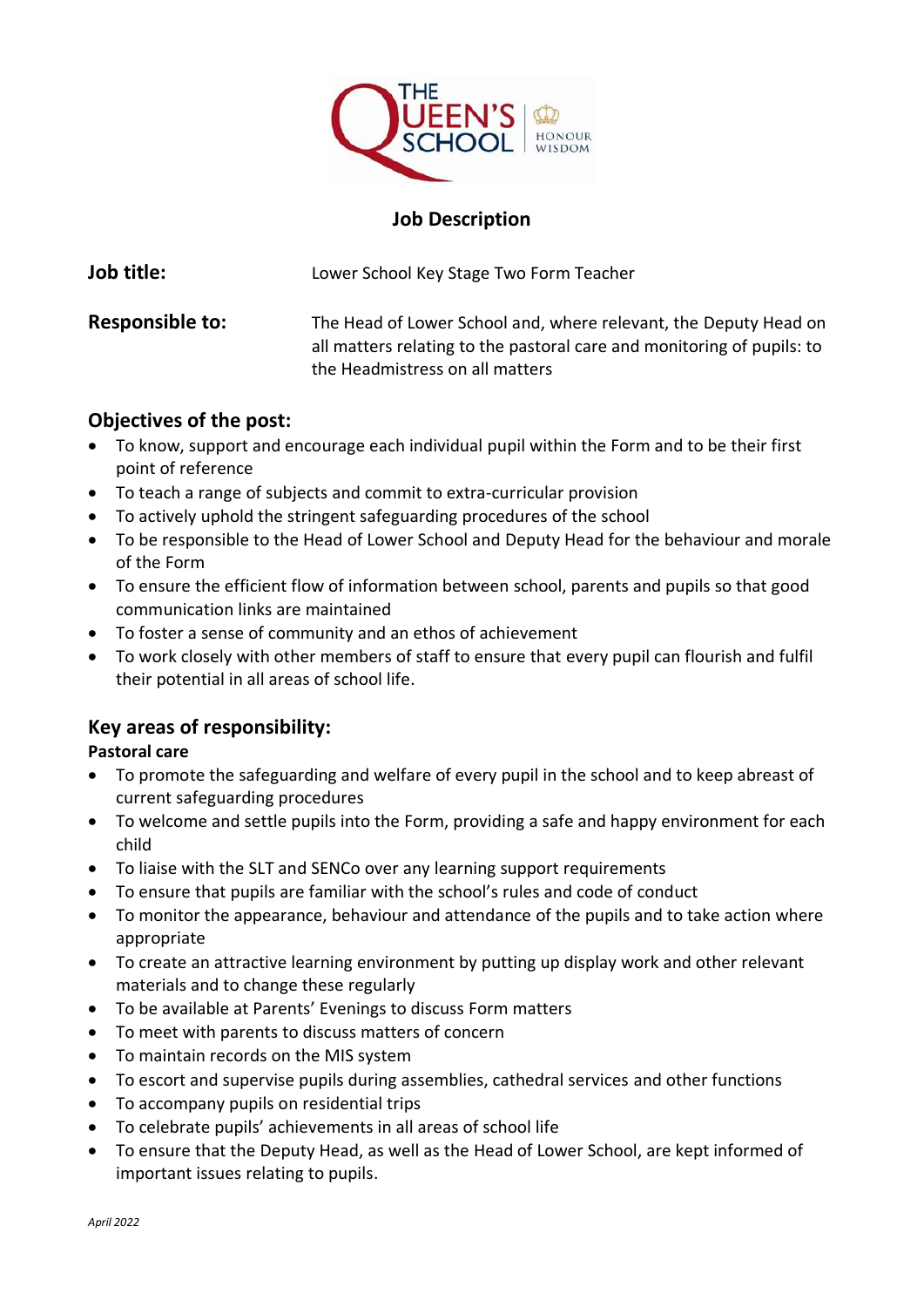

- To maintain records on the Management Information System
- To ensure a prompt response to correspondence on routine matters.

### **Planning, teaching and class management**

Achieve progression of learning for pupils through:

- To plan, prepare and deliver outstanding lessons in a range of subjects
- To ensure pupils acquire and consolidate knowledge, skills and understanding appropriate to the subject taught, and in line with schemes of work
- To set tasks which challenge students and ensure high levels of interest
- To provide clear objectives and structures for lessons, maintaining pace, motivation and challenge
- To make effective use of assessment and ensure coverage of schemes of work
- To monitor and intervene to ensure students behave in a manner which maximises teaching and learning
- To use a variety of teaching methods and share good practice with others
- To establish a safe working environment which supports learning and in which pupils feel secure and confident
- To contributing to planning and development within the department
- To participate in the development of appropriate materials and schemes of work.
- To lead a subject which includes monitoring teaching, organising resources and supporting colleagues
- To monitor, with the teaching staff and the Head of Lower School, the academic progress of each pupil
- To keep accurate assessment records in line with the school policy.

### **Monitoring, assessment, recording and reporting**

- To assess how well learning objectives have been achieved and use them to improve specific aspects of teaching
- To mark and monitor pupils' work and set targets for further progress
- To assess and record pupils' progress systematically and keep records to:
	- o check work is understood and completed,
		- o monitor strengths and weaknesses,
	- $\circ$  inform planning and recognise the level at which the pupil is achieving
- To prepare and present informative reports to parents
- To contribute to the setting and marking of all forms of departmental assessment.

### **Other professional requirements**

- To have a working knowledge of teachers' professional duties and legal liabilities
- To always operate within the stated policies and practices of the school, especially those relating to the safeguarding of, and promoting the welfare of, children
- To establish effective working relationships and set a good example through personal presentation and professional conduct